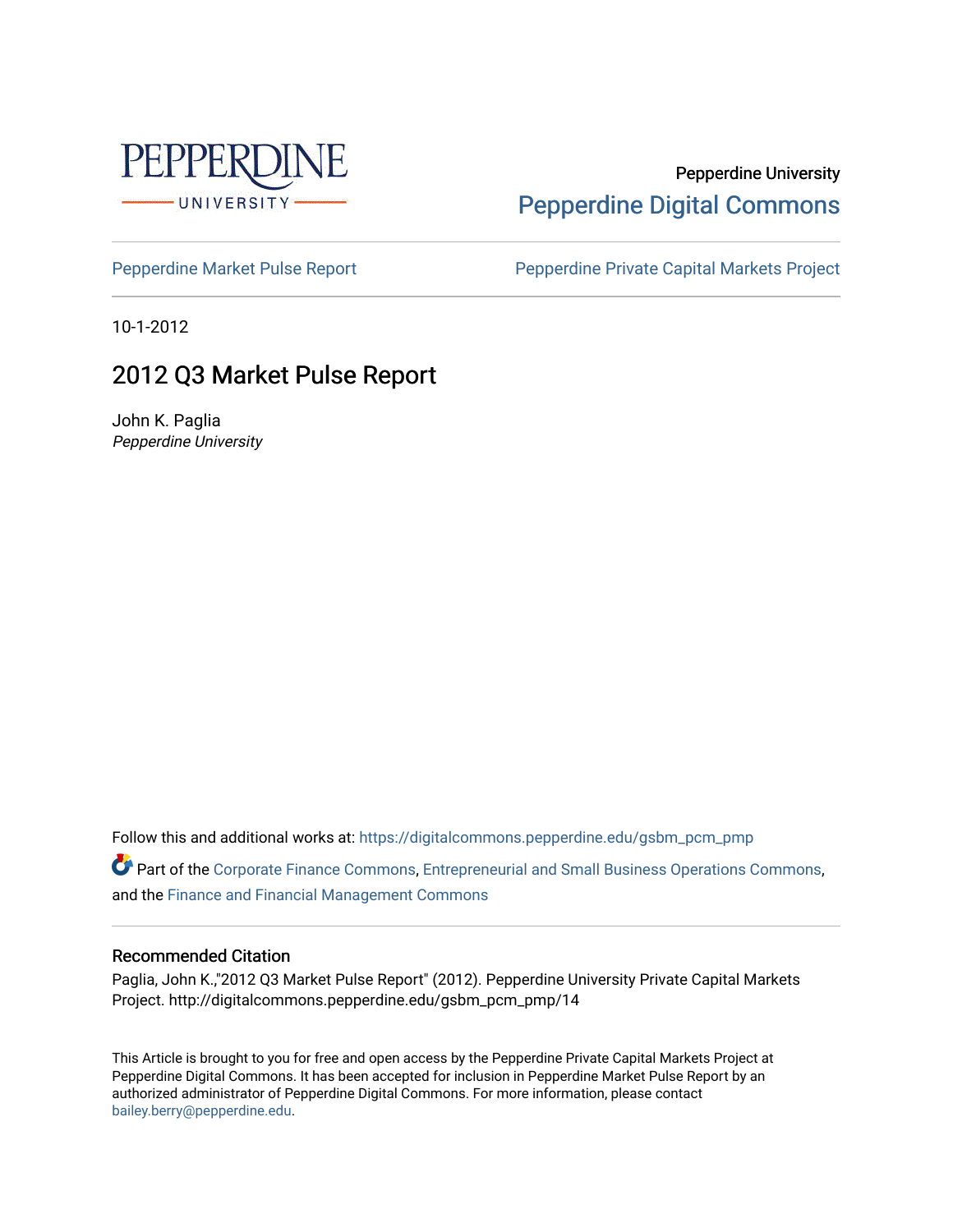# **MARKETPULS**

#### **QUARTERLY SURVEY REPORT Q3 2012**



he International Business Broker Association (IBBA) and M&A Source present the *Market Pulse Quarterly Survey Report* with the support of the Pepperdine Private Capital Markets Project and the Graziadio School of Business and Management at Pepperdine University. The quarterly IBBA and M&A Source *Market Pulse* survey was created to gain an accurate understanding of the market conditions for businesses being sold in the Main Street market (values \$0-2 million) and lower middle market (values \$2 million and more). The national survey was conducted with the intent of providing a valuable resource to business owners and their advisors.

#### **MARKET SEGMENTS STUDIED**

*Figure 1*

| <b>MAIN STREET</b> | <b>LOWER MIDDLE MARKET</b> |
|--------------------|----------------------------|
| Less than \$499K   | \$2MM - \$4.99MM           |
| \$500K - \$1MM     | \$5MM and above            |
| \$1MM - \$1.99MM   |                            |



**INTERNATIONAL BUSINESS BROKERS ASSOCIATION, INC.** 



PEPPERDINE JNIVERSITY Graziadio School of<br>Business and Management

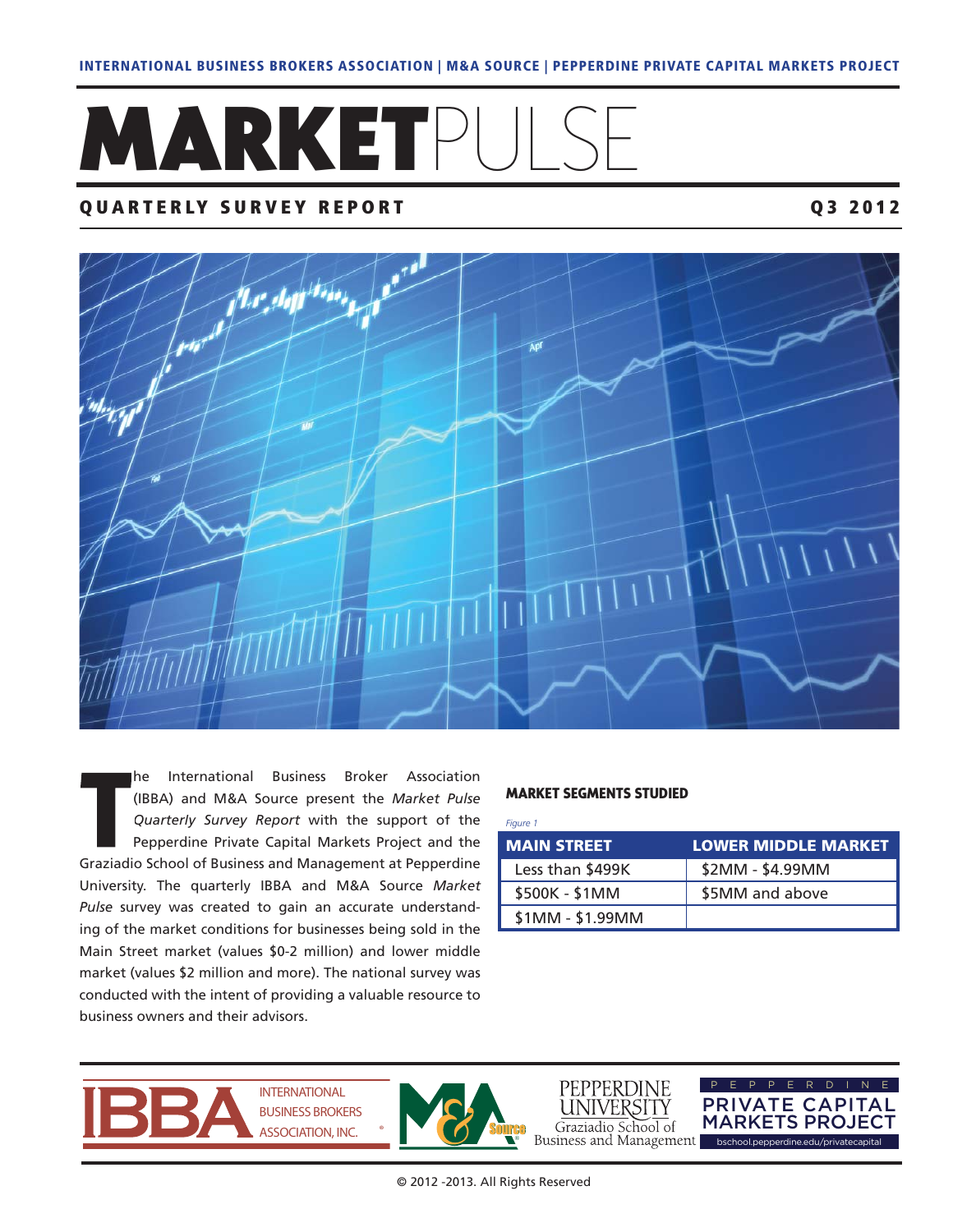# **KEY FINDINGS**

#### **POTENTIAL TAX INCREASES:**

Retirement was the number one reason for sale across all business sectors, except those valued at \$5million and above. The second most common reason was burnout, followed by new opportunities at a distant third. However, for business valued at \$5million and above, survey respondents pointed to potential tax increases as the primary driver motivating a sale.

"Baby boomers represent more than half the business owners in the U.S., so it's no surprise that retirement is the number one reason for sale," said Chet Walden, CBI, M&AMI, president of Walden Business Inc, Atlanta, GA and chairman of the board, M&A Source. "Businesses over \$5 million in value had more money to lose and were more keenly aware of the large potential tax rate increases coming in 2013. They decided to sell in 2012 in hopes of netting out more than they could after the new taxes take effect."

Respondents were asked to identify the impact of possible 2013 tax increases on the M&A market. The majority (57 percent) expected fewer sellers would go to market until they could get better clarity on the future. On the other hand, 26 percent said more sellers would try to go to market and close before the new taxes took effect. And 14 percent said sellers would be giving more concessions in order to close prior to the end of the year.

"For those businesses waiting to sell, I think it's safe to assume that many are waiting to move 2009 off their three-year-trailing financial reports," said John Paglia, associate professor of finance at Pepperdine University's Graziadio School of Business and Management and director of the Pepperdine Private Capital Markets Project. "Most sellers had a poor financial performance in 2009, and moving past that may make their businesses more salable. They're hopeful that better numbers will net them a little better value—even with the tax implications in consideration."

#### **FINANCING:**

Survey results showed a fairly significant increase in cash at close. For Q2, cash at close accounted for roughly 50 percent of deal financing across most sectors. For Q3, cash at close was at approximately 70-75 percent across all but the \$5million-plus deals.

| Figure 2: Cash at Close Q2 verses Q3 |                |     |  |
|--------------------------------------|----------------|-----|--|
|                                      | Q <sub>3</sub> |     |  |
| $<$ 500 $K$                          | 75%            | 75% |  |
| \$500K-\$1MM                         | 54%            | 70% |  |
| \$1MM-\$2MM                          | 54%            | 71% |  |
| \$2MM-\$5MM                          | 54%            | 74% |  |
| $$5MM+$                              | 61%            | 55% |  |

"In almost all sectors, the cash at close stayed the same or increased significantly," said Pino Bacinello CBI, M&AMI, president of Pacific Business Brokers, Vancouver, Canada and chairman of the board, IBBA. "We saw many sellers negotiate to get more cash at close and possibly gave concessions in other areas to get the structure that made the most sense to them, assuming they'll net more this year than in 2013 when taxes are expected to increase."

Survey results also showed that most brokers and M&A advisors believe that debt is slowly becoming more available in the market place especially as the deal size gets larger, but it still remains a hurdle in getting deals done.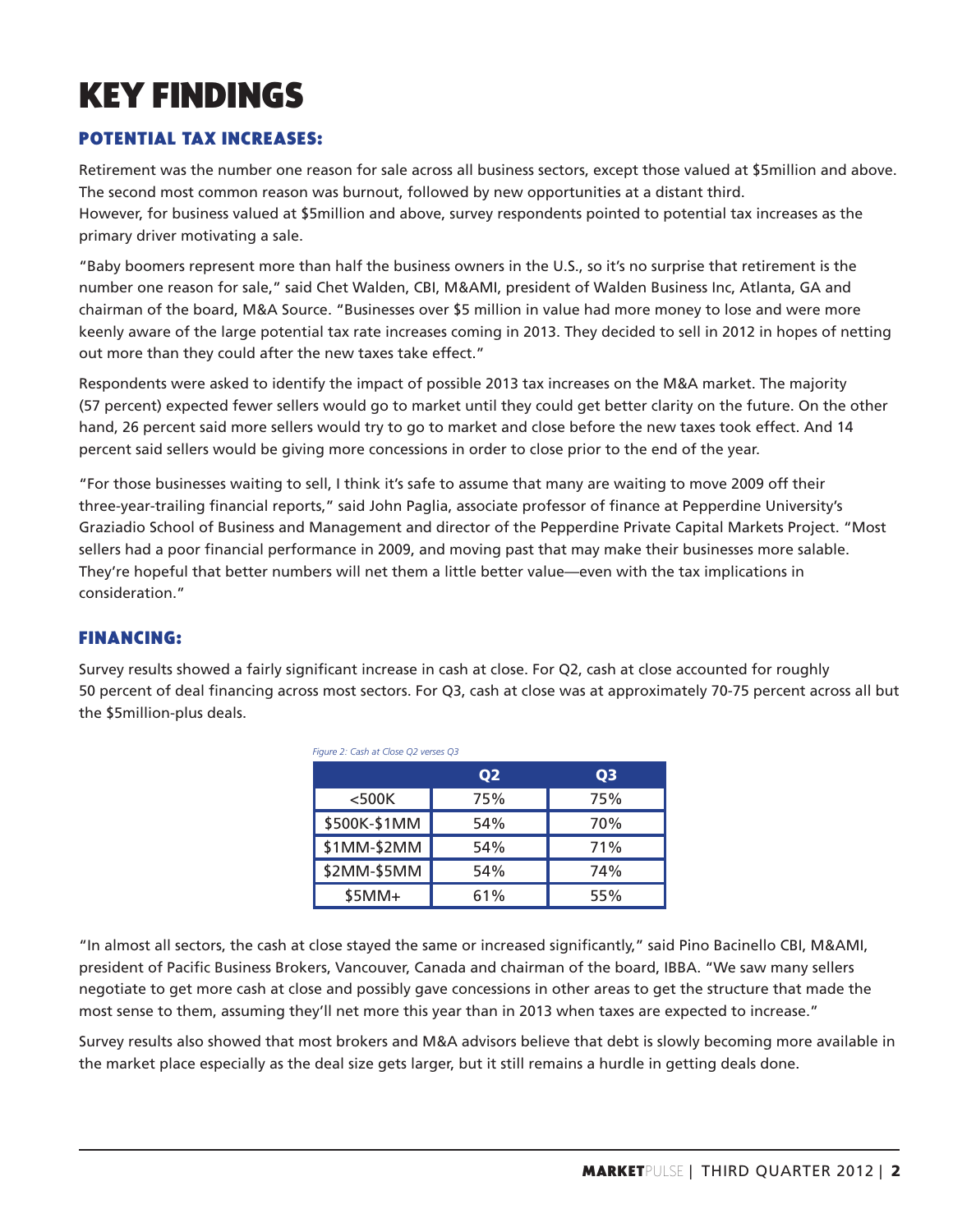| $1.09$ and $2.21$ and $2.00$ and $2.00$ and $2.00$ |                       |                       |                  |
|----------------------------------------------------|-----------------------|-----------------------|------------------|
|                                                    | <b>MORE AVAILABLE</b> | <b>LESS AVAILABLE</b> | <b>NO CHARGE</b> |
| $<$ 500K                                           | 26%                   | 25%                   | 49%              |
| \$500K-\$1MM                                       | 33%                   | 15%                   | 52%              |
| \$1MM-\$2MM                                        | 32%                   | 15%                   | 53%              |
| \$2MM-\$5MM                                        | 36%                   | 17%                   | 47%              |
| $$5MM+$                                            | 46%                   | 8%                    | 46%              |

#### **MULTIPLES:**

Multiples showed some notable shifts over the second quarter, increasing for businesses valued at \$1million and greater. Multiples for businesses of \$1million or less showed some movement downward or remained relatively the same.

| Figure 4: Multiples by Deal Size |                             |                 |  |  |
|----------------------------------|-----------------------------|-----------------|--|--|
| <b>MAIN STREET</b>               | <b>SDE</b>                  | <b>EBITDA</b>   |  |  |
| Less than \$500K                 | 64% @ 1.5-3.0x              |                 |  |  |
| \$500K - \$1MM                   | 80% @ 2.0-3.0x              | 77% @ 2.0-3.5x  |  |  |
| $$1MM - $2MM$                    | 81% @ 2.0-4.0x <sup>†</sup> | 31% @ 5.0x1     |  |  |
| <b>LOWER MIDDLE MARKET</b>       |                             |                 |  |  |
| \$2MM - \$5MM                    |                             | 72% @ 4.5-6.0 1 |  |  |
| \$5MM and above                  |                             | 76% @ 4.5-6.5 1 |  |  |

\* Up and down arrows indicate notable movement over Q2 2012.

*SDE = Seller's Discretionary Earnings* 

*Figure 3: Debt Availability* 

*EBITDA = Earnings Before Interest, Taxes, Depreciation And Amortization* 

*Transactions in the Main Street market are typically based on multiples of SDE, while those in the lower middle market are most commonly based on EBITDA. In some instances survey respondents reported multiples for both SDE and EBITDA.*

#### **BUYER AND SELLER MARKETS:**

Brokers in the Main Street market were less likely to describe conditions as a "buyer's market" than they were in Q2. For the smallest deals valued at \$500K or less, 60% of brokers said it was a buyer's market (versus 70 percent in Q2). But as deal size got larger, advisors were progressively more inclined to describe conditions as a "seller's market."

In the lower middle market, advisors described it as a "seller's market" by a 2 to 1 ratio for deals of \$5MILLIONS and above (41 percent seller's versus 20 percent buyer's). This, too, is a significant shift toward a seller's market sentiment over Q2.

#### **WHAT'S SELLING:**

In the Main Street market, for business valued at \$500K or less, business services led sales at 38 percent, followed by retail (13 percent), and restaurants (13 percent). For businesses valued between \$1-2 million, the "hottest" industries were at a three-way tie at 18 percent for consumer goods/retail, healthcare/biotech, and wholesale/distribution. For businesses valued between \$1-2 million, manufacturing led at 24 percent, followed by wholesale distribution (21 percent), and consumer goods/retail (15 percent).

In the lower middle market, manufacturing and construction led the way, tied at 27 percent for businesses in the \$2-\$5million sector. For businesses sold at \$5million or above, 50 percent were in construction.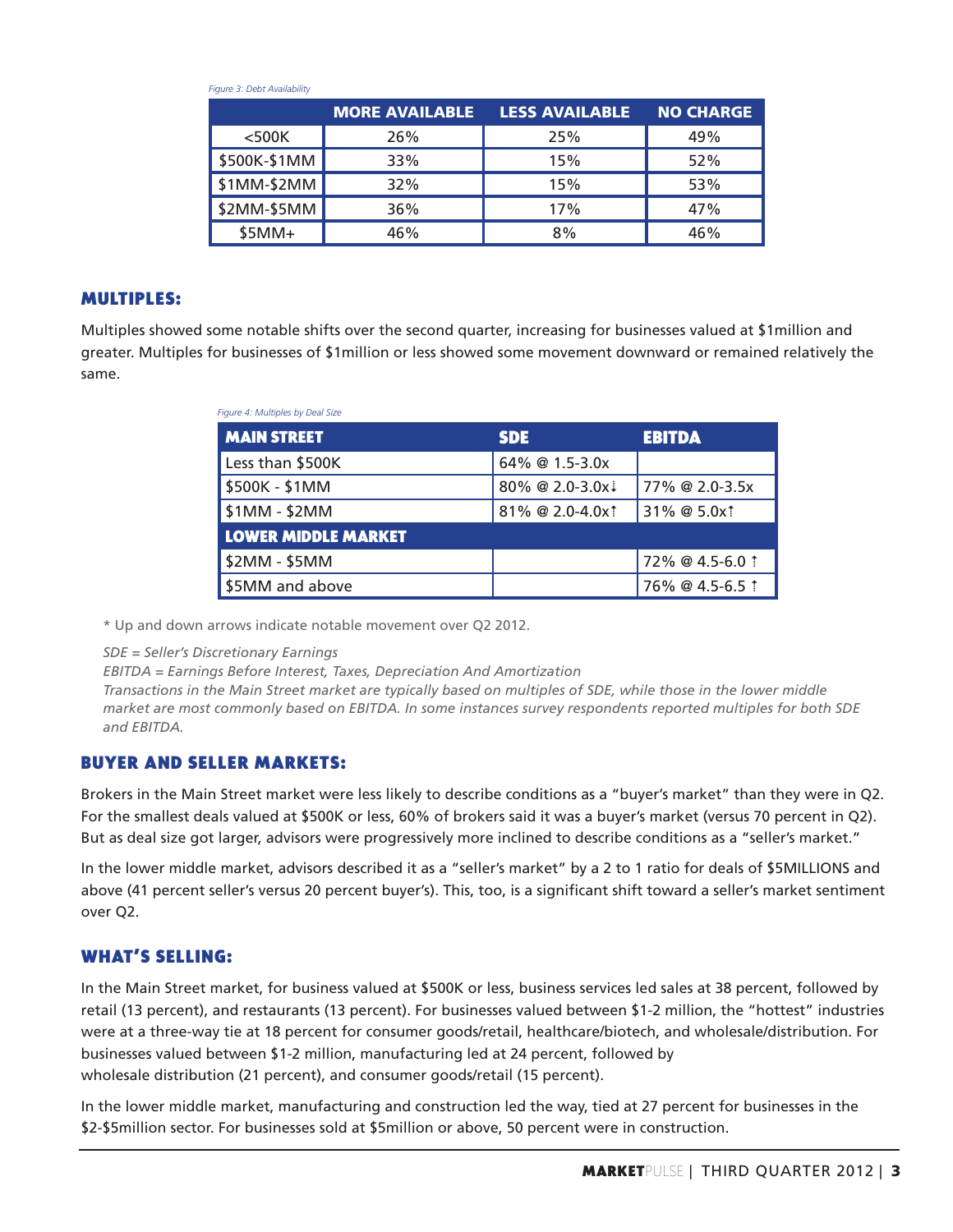#### **BUYER TYPES:**

Private equity purchases were almost nonexistent until opportunities reached \$5million in value. In this study, private equity dominated purchases of \$5million and above, at 68 percent of deals closed. Of those, nearly all were add-on acquisitions with one private equity platform deal.

For Main Street businesses, buyers were primarily individuals (75 percent). Of those individual buyers, more than half (60 percent) were first time buyers.

#### **MARKET SENTIMENT:**

In Q2, brokers and intermediaries anticipated an upward swing in the M&A market. At that time, 46 percent to 58 percent expected new listings to increase by sector, with Main Street brokers showing the greatest optimism. In Q3, brokers reporting that deals increased varied from 26 percent for deals valued between \$2-5million to 40 percent for deals in the <\$500K sector and the \$500K-\$1million sector.

| Figure 5: Respondents Reporting Deal Increases by Sector |     |  |
|----------------------------------------------------------|-----|--|
|                                                          | 03  |  |
| $<$ 500 $K$                                              | 40% |  |
| \$500K-\$1MM                                             | 40% |  |
| \$1MM-\$2MM                                              | 35% |  |
| \$2MM-\$5MM                                              | 26% |  |
| $$5MM+$                                                  | 37% |  |

*Note: Data does not show that deals increased by x percent but rather the percentage of advisors indicating*  deals had increased in a particular sector. Also note that respondents do not represent clients across all five deal *sectors.*

Intermediaries representing all sectors are optimistic they will gain new clients in the next quarter, varying from 51 percent for \$5million-plus sector to a high of 59 percent for <\$500K, representing a jump over Q2 expectations.

#### **BUYER PROXIMITY:**

New in the Q3 survey, brokers and intermediaries were asked where buyers were located in relation to the business sold. Notably, deals over \$5million in value garnered the largest percentage (88 percent) of out-of-state buyers.

Local buyers within a 20mile radius were the most common buyer group until deals exceeded \$5million in value. Less than 10 percent of businesses in all sectors were sold to an international buyer.

| $1.19$ and $0.9$ and $0.9$ and $0.1$ and $0.1$ |     |     |                          |     |                                   |
|------------------------------------------------|-----|-----|--------------------------|-----|-----------------------------------|
| <b>MILES</b>                                   | 20  | 50  | 100                      |     | <b>OUT OF STATE INTERNATIONAL</b> |
| $<$ 500 $K$                                    | 60% | 13% | 7%                       | 16% | 4%                                |
| \$500K-\$1MM                                   | 33% | 13% | 21%                      | 28% | 5%                                |
| \$1MM-\$2MM                                    | 44% | 9%  | 9%                       | 32% | 6%                                |
| \$2MM-\$5MM                                    | 40% | 13% | 20%                      | 20% | 7%                                |
| $$5MM+$                                        | -   | 13% | $\overline{\phantom{0}}$ | 88% | $\overline{\phantom{0}}$          |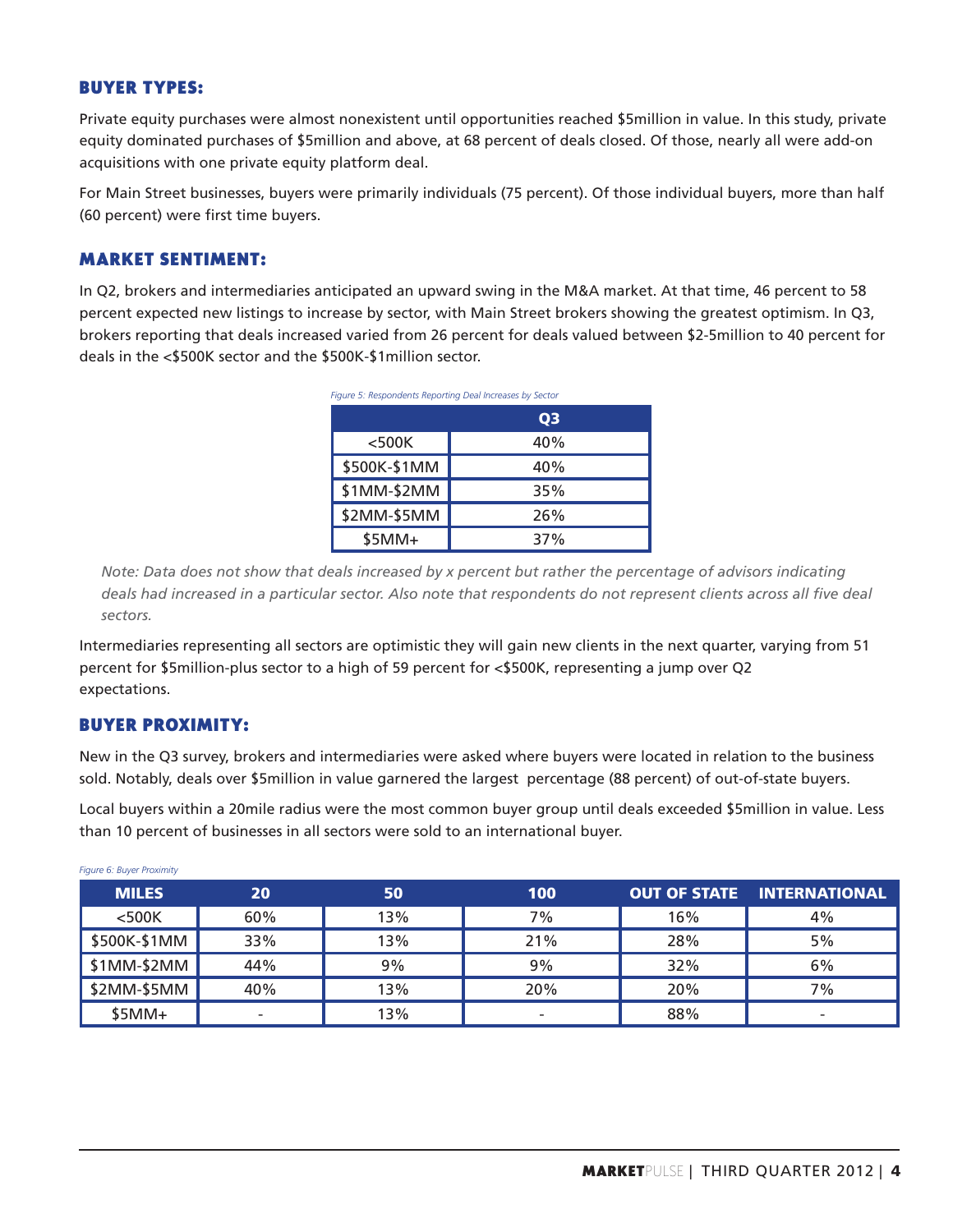# **BROKER ADDENDUM**

#### **FEE STRUCTURE:**

 For deals valued at \$500K or less, 33 percent of advisors charged a retainer and/or a monthly fee in addition to commission. As deal sizes grew, advisors were progressively more likely to charge retainers and monthly fees, jumping to roughly 60 percent for deals in the lower middle market.

#### **LEAD GENERATION:**

Again, brokers and intermediaries report that their best new client arrived by referral (55 percent). When asked how they received their best client in the past three months, 31 percent pointed to a referral from past clients and 21 percent to accountant referrals.

"You can see that it pays to spend time networking and building relationships with small business advisors," says Lisa Riley of Scottsdale, AZ. "Of course it also pays to keep in touch with past clients as they are the number one way people get their best clients."

#### **TERMINATIONS AND MISTAKES:**

Brokers and intermediaries continue to cite unrealistic expectations (51 percent) and declining business sales (17 percent) as the most common reasons deals failed to close. These figures are almost identical to Q2 results.

"For the M&A broker who wants a sustainable business, spending time up front to set clear, realistic expectations with the seller is an absolute must," says Barry Berkowitz, CBI, Boynton Beach, Fla. "The biggest mistake a broker can make is saying yes to the owner of a business that's overpriced. Not only do you have very little chance of selling, but you'll use up many valuable hours that could have been used to sell a realistically priced business."